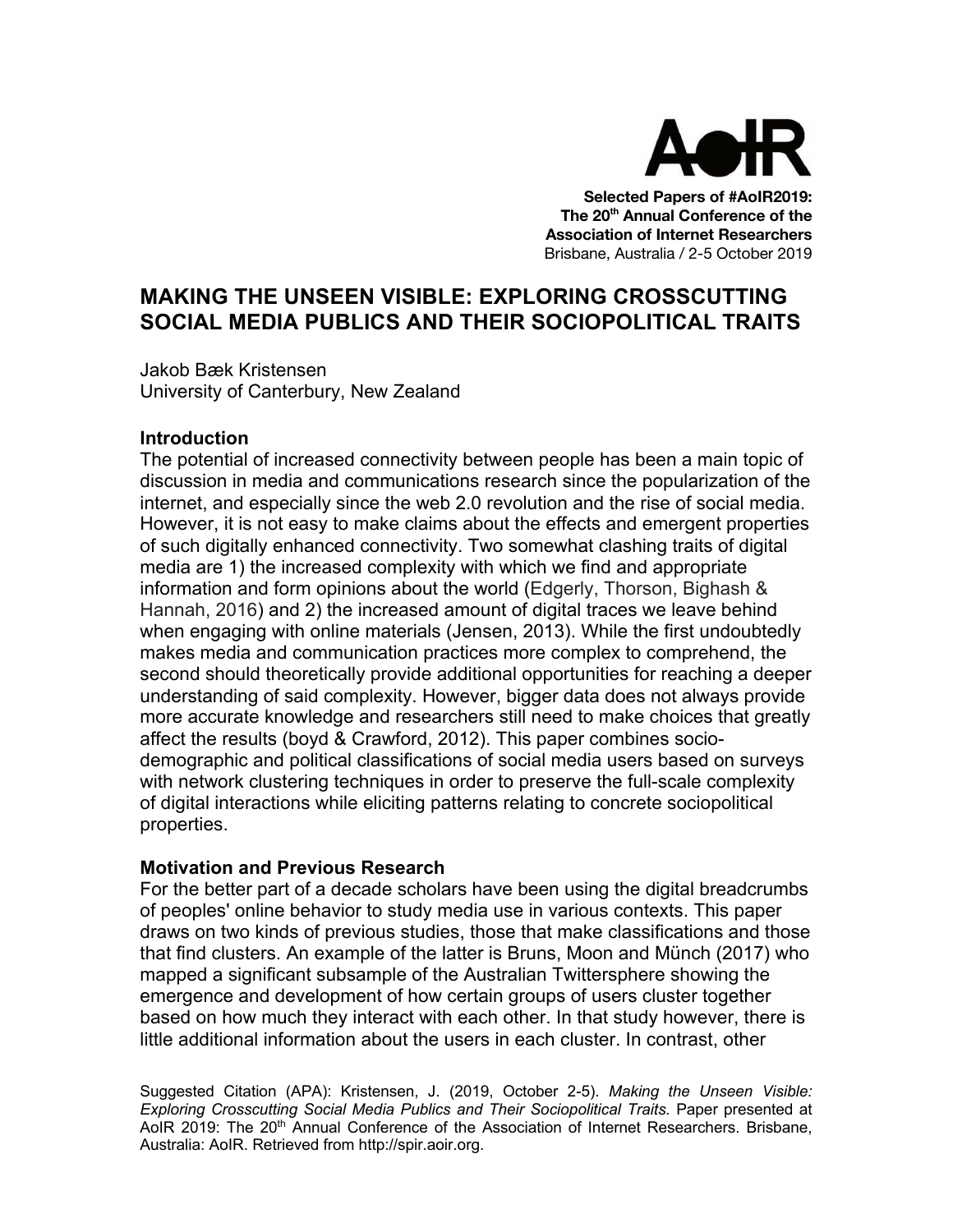studies have shown that accurate classifications regarding personality, voting intention and various other socio-demographic features can be made from digital trace data (Youyou, Kosinski and Stillwell, 2015). The motivation behind this paper is that, although the purpose behind the two studies mentioned above are very different, the two approaches can be combined in a way that potentially allows one to explore previously unseen patterns. Retaining a lot of the complexity by mapping all interactions and looking for clusters that arise naturally from these while at the same time making predictions about different sociopolitical traits of the users provides the opportunity for looking at social media publics in greater detail.

# **Methods and Materials**

This paper combines both supervised and unsupervised techniques to explore overlapping patterns of crosscutting publics on Facebook in Denmark. The first step involves using a survey of 1697 Danes whose public Facebook activity is coupled with their personal, self-reported information. Using machine-learning models, the survey is used to make predictions about the voting intention, gender, age and geo-location of a random sample of 50.000 Facebook users between 2016 and 2018. The activity of these 50.000 users are spread across 20.000+ public Facebook pages relating to politics, media, popular culture, music, art, unions and local venues. All their activity is modeled as a network and a clustering algorithm is used to divide users into groups based on which pages they interact most with compared to all other users and pages. This method thus allows one to compare the socio-political backgrounds that define the users with their belonging to a certain (naturally occuring) group based on the sum of their actual interactions on public Facebook pages.

### **Results**

Results show that voting intention overlaps most strongly with the clusters in the network, followed by gender and then geo-location, while age has little overlap. They also show that clusters relating to the core political left, right and alt. right make up only smaller groups in the network with the majority of users having other interests as their main identification. Left voting users are overrepresented in clusters relating to lifestyle, NGOs and animals, the political right is more significantly interested in sport and infotainment shows. The alt. right, especially when compared to their size, completely dominates two clusters, one is the tabloid media and the other is a cluster made up of discussion around the most hot button political issues such as immigration, religion, crime and the EU. Furthermore the core alt. right cluster stands out by using angry emojis five times more on average than any other group.

In contrast to studies that tend to highlight polarization and echo-chamber formation on social media (e.g. Schmidt et al., 2017; Del Valle & Bravo, 2018), this mapping can provide a more balanced narrative. While the results of this study show that there are politically isolated clusters with up to 97% (core left, core right or core alt. right) users with the same voting intention, there are also